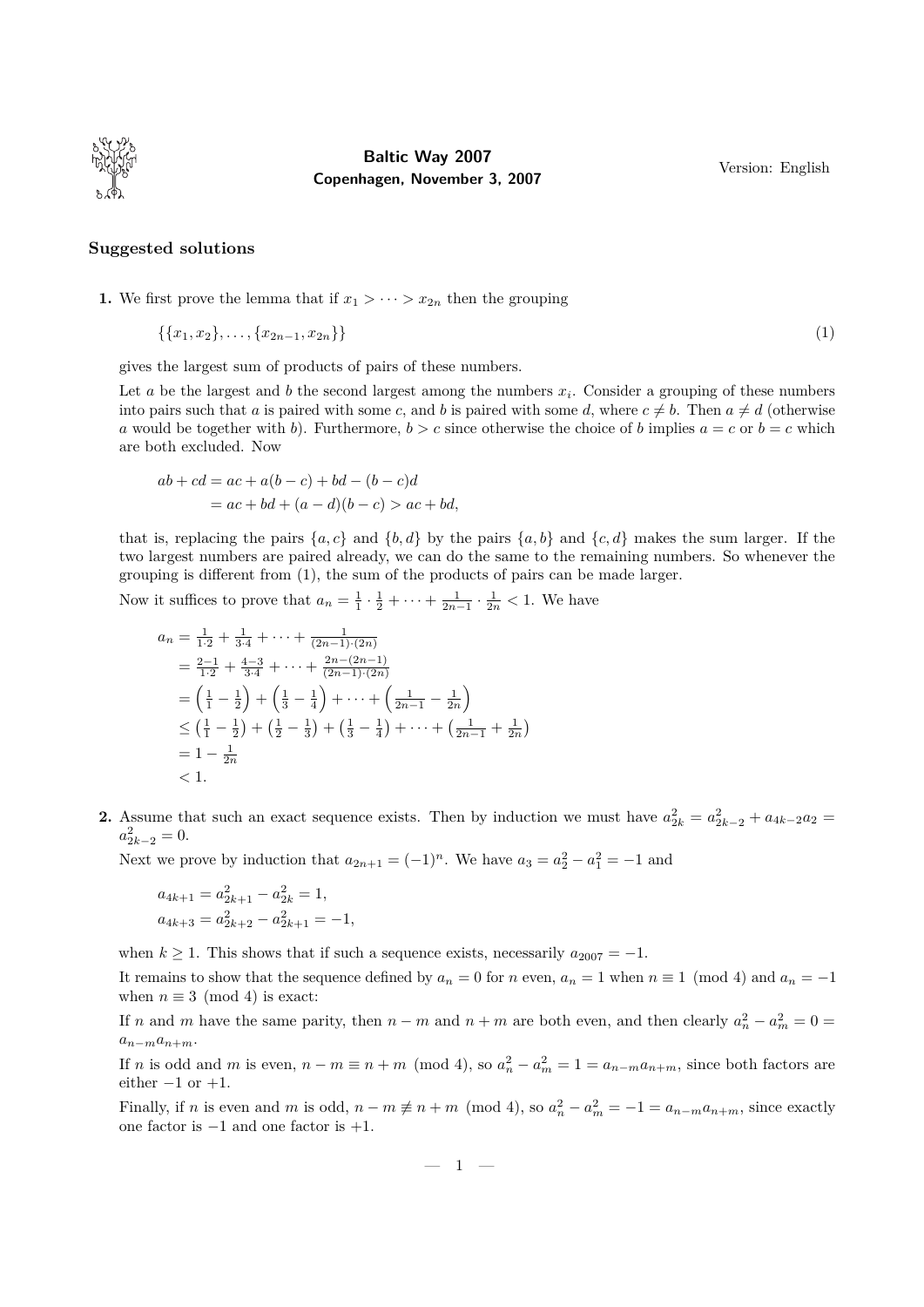**3.** Consider the polynomial  $P(x) = G(x) - F(x)$ . It has degree at most  $2n + 1$ . By the condition (1) we have  $P(x) \geq 0$  for all real *x*. By the condition (2) the numbers  $x_1, x_2, \ldots, x_n$  are roots of *P*. Since *P* is non-negative, each of these roots must have even multiplicity, and therefore *P* must be divisible by  $(x - x_i)^2$ for  $i = 1, 2, \ldots, n$ . In other words,

$$
P(x) = Q(x)(x - x_1)^2(x - x_2)^2 \cdots (x - x_n)^2
$$

for some polynomial *Q*. Calculating degrees we see that deg  $Q = \deg P - 2n \leq 1$ . On the other hand, we have  $Q(x) \geq 0$  for all real *x*. This can be possible only if *Q* is constant. Hence

$$
G(x) - F(x) = a(x - x_1)^2 (x - x_2)^2 \cdots (x - x_n)^2
$$

for some real constant  $a > 0$ . Similarly we prove that

$$
H(x) - F(x) = b(x - x_1)^2 (x - x_2)^2 \cdots (x - x_n)^2
$$

for some  $b \geq 0$ . Now we compute that

$$
F(x) + H(x) - 2G(x) = (b - 2a)(x - x_1)^2(x - x_2)^2 \cdots (x - x_n)^2.
$$

By the assumption (3) the above number is equal to 0 for some value of  $x = x_0$  different from  $x_1, x_2, \ldots$ *x*<sub>*n*</sub>. Looking at the right-hand side we see that this forces *b* − 2*a* = 0, so the expression becomes identically zero. In other words, we have  $F(x) + H(x) - 2G(x) = 0$  for all real *x*, which is what we wanted.

**4.** Rewrite the two factors on the left-hand side:

$$
2S + n = (a_1 + a_2 + \dots + a_n) + (a_2 + a_3 + \dots + a_1) + 1 + \dots + 1
$$
  

$$
2S + a_1a_2 + a_2a_3 + \dots + a_na_1 = (a_2 + a_3 + \dots + a_1) + (a_1 + a_2 + \dots + a_n) + a_1a_2 + a_2a_3 + \dots + a_na_1
$$

Applying the Cauchy-Schwarz inequality to the 3*n*-vectors

$$
(\sqrt{a_1}, \ldots, \sqrt{a_n}, \sqrt{a_2}, \ldots, \sqrt{a_1}, 1, \ldots, 1)
$$
 and  $(\sqrt{a_2}, \ldots, \sqrt{a_1}, \sqrt{a_1}, \ldots, \sqrt{a_n}, \sqrt{a_1 a_2}, \ldots, \sqrt{a_n a_1})$ 

we obtain

$$
(2S+n)(2S+a_1a_2+a_2a_3+\cdots a_na_1) \geq \left(3\sum_{i=1}^n \sqrt{a_ia_{i+1}}\right)^2
$$

with  $a_{n+1} = a_1$ .

5. Set  $y = 1$  in the first equation. This gives  $f(x) = f(x)f(-1) - f(x) + f(1)$ , that is,  $f(x)(2 - f(-1)) = f(1)$ . Since *f* is not constant, we must have  $f(-1) = 2$  and  $f(1) = 0$ . Substituting  $-x$  instead of *x* and  $y = -1$  in the first equation gives  $f(x) = f(-x)f(1) - f(-x) + f(-1) = -f(-x) + 2$ . If we let  $g(x) = 1 - f(x)$ , this means that *g* is an odd function.

Rewriting the first equation in terms of *g* gives

$$
g(xy) = 1 - f(xy) = 1 - ((1 - g(x))(1 - g(-y)) - (1 - g(x)) + (1 - g(y)))
$$
  
=  $-g(x)g(-y) + g(-y) + g(y) = g(x)g(y).$ 

Now the second equation gives (since  $g(1) = -g(-1) = 1$ )

$$
1 - g(1 - g(x)) = \frac{1}{1 - g(1/x)} = \frac{1}{1 - 1/g(x)} = \frac{g(x)}{g(x) - 1},
$$

that is,

$$
g(1 - g(x)) = \frac{1}{1 - g(x)}.
$$

Since *f* takes all values except 1, *g* takes all values except 0. By setting  $y = 1 - g(x)$  it follows that  $q(y) = 1/y$  for all  $y \neq 0$ , that is,  $f(x) = 1 - q(x) = 1 - 1/x$ .

It is easily verified that this function satisfies the conditions of the problem.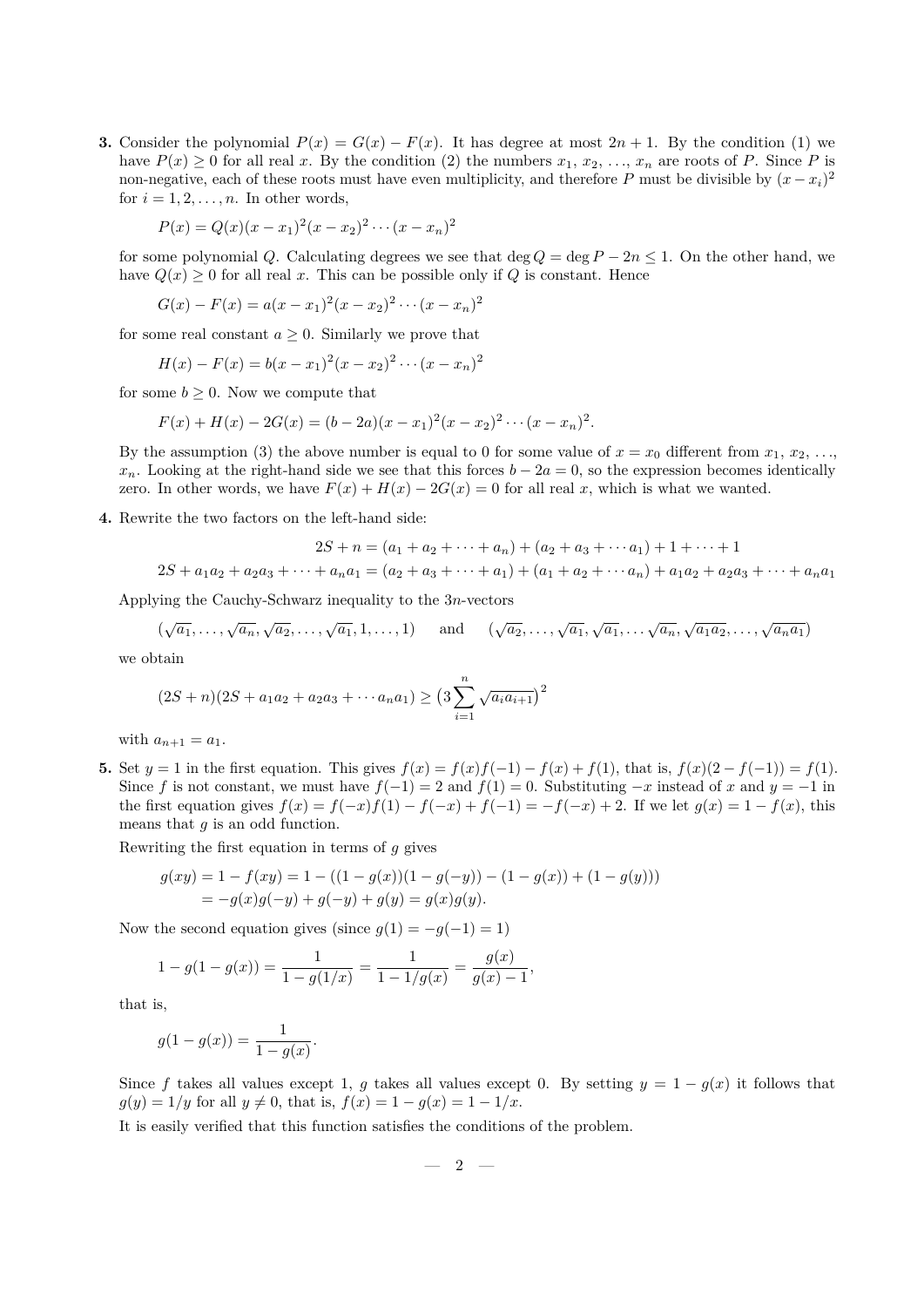**6.** First note that, whenever the numbers are not ordered ascendingly, there exists a pair (*i, j*) (not necessarily in the list) such that  $1 \leq i < j \leq n$  and the *i*th number is exactly 1 greater than the *j*th number. For proving it, let *i* be the least number such that the *i*th number is not *i*; then the permutation starts with 1*, . . . , i −* 1. Thus the *i*th number is greater than *i*; let it be *k*. As *k −* 1 *≥ i*, the number *k −* 1 does not occur at positions 1 to *i* in the permutation. Let *j* be the position of  $k-1$ . Then  $(i, j)$  meets the required condition.

Suppose Freddy chooses such a pair  $(i, j)$  on his first move. Obviously, the interchange of the *i*th and the *j*th element does not affect the greater/smaller relationships between elements at other positions. It also does not affect the greater/smaller relationship between the number at either the *i*th or the *j*th position and numbers at other positions since the number at any other position is either greater than both numbers interchanged or smaller than both of them. Consequently, the only greater/smaller relationship that changed is between the *i*th and the *j*th position. Hence, after Freddy has completed the action first time, the list consists of precisely those pairs  $(i, j)$  which would have been there if he started the whole process from the new permutation.

Using this as the loop invariant, one easily deduces that when the pairs in the list are all gone then the numbers are ordered increasingly.

**7.** The regular triangle with side length  $n$  can be divided into  $n^2$  regular triangles with side length 1 having sides parallel with the original triangle. It is clear that every squiggle must cover exactly six of these smaller triangles. Thus we get that  $6 | n^2$ , which implies that  $6 | n$ .

Assume now that *n* is divisible by 6, but not with 12, i.e.  $n = 12k + 6$  for some non-negative integer k. Colour the large triangle in a "triangular chessboard" fashion with black triangles on the boundary so that no adjacent triangles have the same colour. Then each squiggle covers either two or four black triangles. The total number of black triangles is then

$$
n + (n - 1) + \dots + 1 = \frac{(12k + 7)(12k + 6)}{2} = (12k + 7)(6k + 3),
$$

which is an odd number and hence a covering is impossible to achieve.

It remains to prove that when  $12 \mid n$  the required division is possible. It is enough to give an example for  $n = 12$ , since triangles with side length  $12m$  can be composed of these for any integer m. A suitable construction is shown in the figure below.



**8.** We may associate with each five-element subset of  $\{1, 2, \ldots, n\}$  a sequence  $a_1, a_2, \ldots, a_n$  such that exactly five of the *ai*s are ones and the rest are zeros. In particular, the non-isolated five-element sets correspond to sequences, where two of the ones are adjacent and three other ones are adjacent. The number of such sequences can be computed by considering the number of sequences  $b_1, b_2, \ldots, b_{n-3}$ , where one of the  $b_i$ s is 2, one is 3, and the rest are zeroes. The number of such sequences is  $(n-3)(n-4)$ . But here sequences with  $b_i = 2$ ,  $b_{i+1} = 3$  and  $b_i = 3$  and  $b_{i+1} = 2$  correspond to the same subset (having all the elements consecutive). This means that subsets with all the numbers consecutive have been counted twice. The number of such subsets equals  $n-4$ . So the total number of non-isolated subsets is  $(n-3)(n-4) - (n-4) = (n-4)^2$ .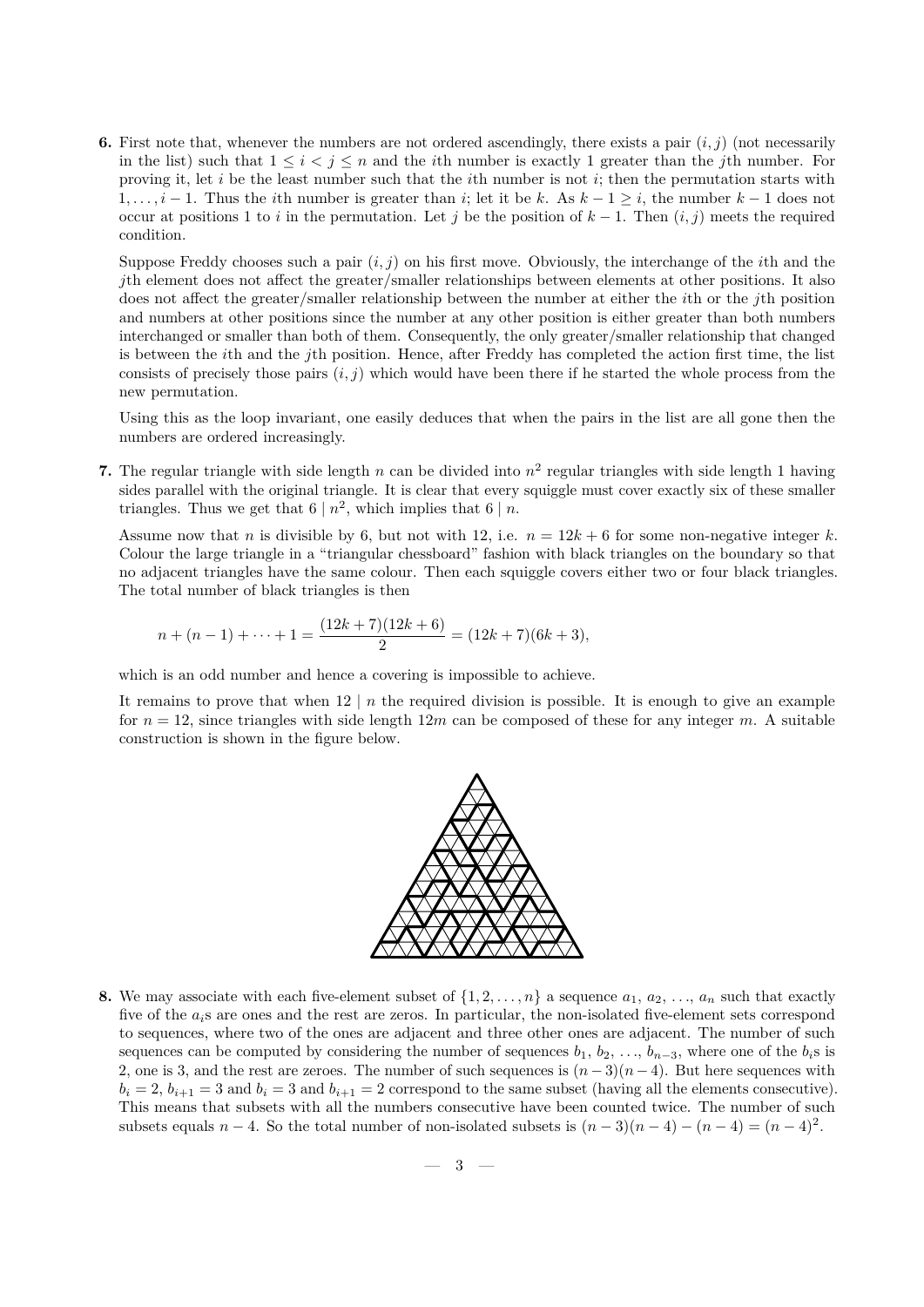- **9.** Let *a* be any member of the society and *A* the board consisting of the candidates chosen by *a*. If everybody is happy with *A*, we are too. Otherwise there is a member *b* such that the board *B* consisting of all his candidates has an empty intersection with A. Let's divide  $A = A_1 \cup A_2$  and  $B = B_1 \cup B_2$ , each of  $A_1, A_2$ , *B*<sub>1</sub>, *B*<sub>2</sub> consisting of five persons. We claim that at least one of the boards  $A_1 \cup B_1$ ,  $A_1 \cup B_2$ ,  $A_2 \cup B_1$ ,  $A_2$  *∪*  $B_2$  will make everybody happy. Suppose, on the contrary, that  $x_1$  isn't happy with  $A_1$  *∪*  $B_1$ ,  $x_2$  isn't happy with  $A_1 \cup B_2$ ,  $x_3$  isn't happy with  $A_2 \cup B_1$ , and  $x_4$  isn't happy with  $A_2 \cup B_2$ . Notice that some  $x_i$ s may coincide. It's easy to check that there isn't a board consisting of two persons making all the members  $a, b, x_1, x_2, x_3, x_4$  happy – a contradiction.
- **10.** No, it is not possible.

To prove this, note first that for any choice of 16 cells in the  $18 \times 18$  table there exists a  $2 \times 2$  square containing exactly one of these cells. Indeed, there are more rows in the table than the chosen cells, so we can choose two neighboring rows  $R_1, R_2$  such that  $R_1$  contains none of the chosen cells and  $R_2$  contains some of them (but not the whole row, since there are 18 cells in this row and only 16 chosen cells). Thus there are two neighbouring cells *A*, *B* in the row *R*2, of which exactly one is chosen. Take also two cells *C*, *D* in the row  $R_1$  in the same columns as *A*, *B*. Then the numbers *A*, *B*, *C*, *D* form a 2  $\times$  2 square, in which exactly one of the cells is among the chosen cells.

Thus if the answer to the problem is positive, it is in particular possible to have exactly one black cell in some  $2 \times 2$  square. However, it is not hard to see that changing colours of all cells in one column or all cells in one row in the whole table does not change the parity of the number of black cells in this  $2 \times 2$  square (it either remains the same if there were two cells of opposite colour in the chosen column or row, or changes by 2 if these two cells had the same colour). Initially every  $2 \times 2$  square contains an even number of black cells (namely, zero). Hence it is not possible to have exactly one black cell in any such square after a series of operations.

**11.** If *P* is the circumcentre then *Q* is the intersection different from *A* of the circumcircle and the bisector of  $\angle BAC$ . If triangle  $A'B'C'$  is obtained from triangle  $ABC$  by a 90<sup>°</sup> rotation in the direction  $ACB$  then the oriented segment  $EB$  and hence  $RQ$  has the same direction as the oriented segment  $A'C'$ , and  $CF$  and hence *RS* has the same direction as  $A'B'$ . The bisector of ∠*QRS* is then parallel to or coincident with the bisector of ∠*C'A'B'* and hence perpendicular to the bisector of ∠*CAB*. Since  $RQ = RS$ , the line  $QS$  is then parallel to or coincident with the bisector, and since *Q* lies on the bisector, *S* then does so as well.

Let *T* be the point such that *PQRT* is a parallelogram. Since  $PT = QR$  and  $TR = PQ$ , the segments *PT* and *TR* are both equal to the circumradius of triangle *ABC*. Furthermore, PT has the same direction as *QR* and hence *BE*, end *T R* has the same direction as *P Q* and hence *AD*. From an argument analogous to that above (interchange *A* and *Q* with *B* and *T*, respectively) it then follows that *S* lies on the bisector of ∠*CBA*. Thus *S* is the incentre of triangle *ABC*.

**Alternative solution:** Let *O* and *I* denote the circumcentre and incentre, respectively, of triangle *ABC*. Let the bisectors of ∠*BAC*, ∠*ABC* and ∠*ACB* intersect the circumcircle again at *K*, *L* and *M*, respectively. Then  $\overrightarrow{OK} = \overrightarrow{PQ}$ ,  $\overrightarrow{OL} = \overrightarrow{QR}$  and  $\overrightarrow{OM} = \overrightarrow{RS}$ , so we must prove  $\overrightarrow{OK} + \overrightarrow{OL} + \overrightarrow{OM} = \overrightarrow{OI}$ . Without  $\angle ABC \geq \angle ACB$ . From ∠( $\overrightarrow{OA}$ ,  $\overrightarrow{OL}$ ) = ∠*ABC* and ∠( $\overrightarrow{OA}$ ,  $\overrightarrow{OM}$ ) = ∠*ACB*. we get  $\angle(\overrightarrow{OA}, \overrightarrow{OL} + \overrightarrow{OM}) = (\angle ABC - \angle ACB)/2$ , whence  $\angle(\overrightarrow{OA}, \overrightarrow{OL} + \overrightarrow{OM}) + \angle(\overrightarrow{OK}, \overrightarrow{OL} + \overrightarrow{OM})$  $2 \times (\angle ABC - \angle ACB)/2 + 2 \times \angle ACB + \angle BAC = \pi$ . Thus we have  $\overrightarrow{OL} + \overrightarrow{OM} \parallel \overrightarrow{AK}$ , so if  $\overrightarrow{OK} + \overrightarrow{OL} + \overrightarrow{OM} = \overrightarrow{OX}$ , the point *X* lies on the bisector of ∠*BAC*. Similarly *X* lies on the bisector of ∠*ABC*, so  $X = I$ .

- **12.** Triangles *AMX* and *CMY* are similar: ∠*MXA* = ∠*MYC* = 90<sup>°</sup> and ∠*MAX* = ∠*MCY* as inscribed angles. Therefore there exists a spiral homothety *H* that brings *X* to *A* and *Y* to *C*: Its centre is *M*, its angle is  $\angle XMA = \angle YMC$ , and its coefficient is  $\frac{AM}{MX} = \frac{CM}{MY}$ . By the definition  $\overrightarrow{MN} = \frac{1}{2}(\overrightarrow{MX} + \overrightarrow{MY})$ and  $\overrightarrow{MK} = \frac{1}{2}(\overrightarrow{MA} + \overrightarrow{MC})$ . As H is a linear transformation we get  $H(\overrightarrow{MN}) = \frac{1}{2}(H(\overrightarrow{MX}) + H(\overrightarrow{MY})) =$  $\frac{1}{2}(\overrightarrow{MA} + \overrightarrow{MC}) = \overrightarrow{MK}$ , from which the desired follows.
- **13.** If all the lines are parallel to each other, choose some plane perpendicular to them. Then the points may be chosen to be the intersections of the lines with this plane.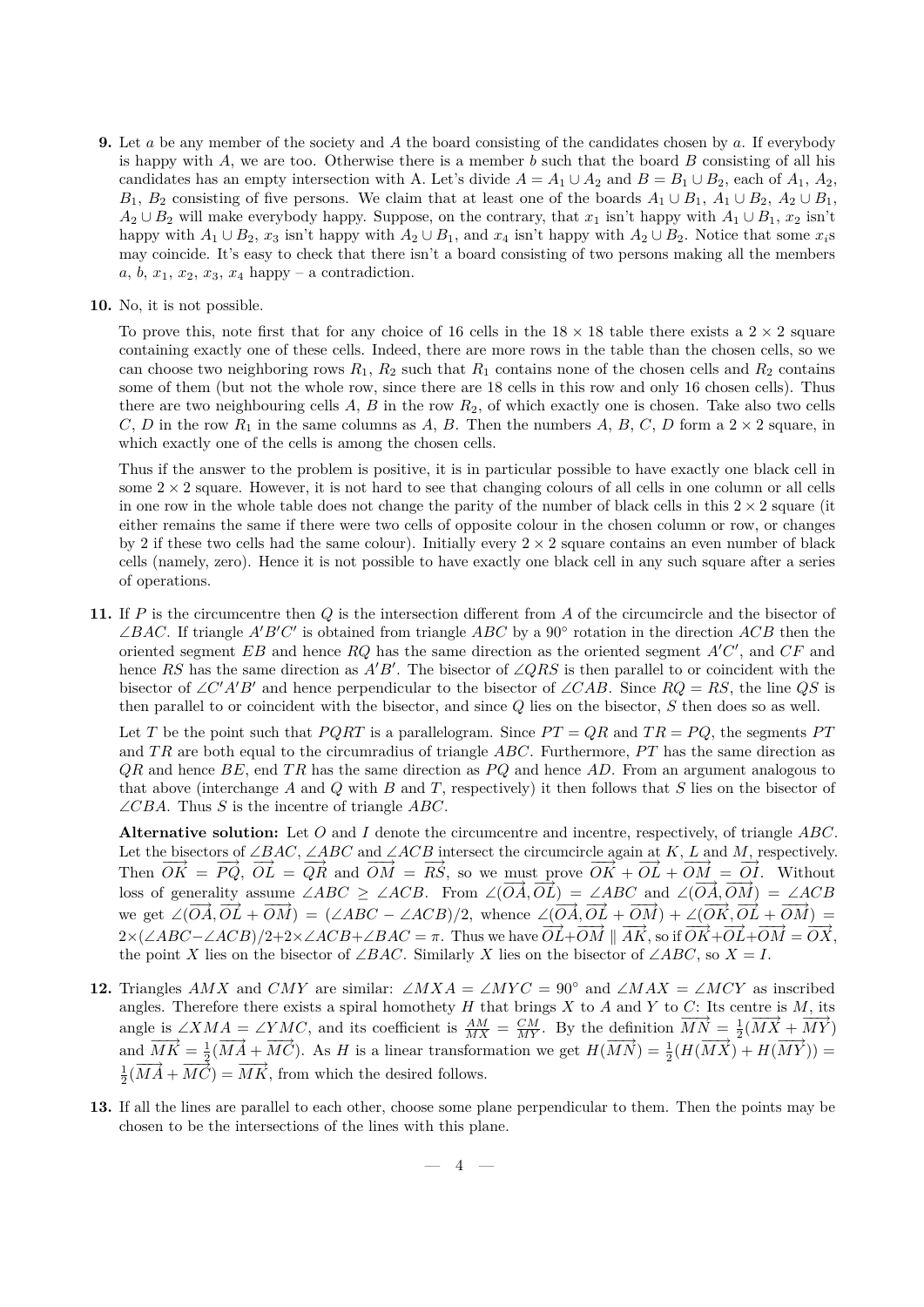Otherwise, denote the acute or right angle between  $t_i$  and  $t_{i+1}$  by  $\alpha_i$ ,  $i = 1, \ldots, k-1$ , and the acute or right angle between  $t_k$  and  $t_1$  by  $\alpha_k$ . At least one of these angles is not 0, so  $\cos \alpha_1 \cos \alpha_2 \cdots \cos \alpha_k < 1$ .

Clearly,  $P_i$ ,  $i = 2, \ldots, k$ , is determined by a choice of  $P_1$ , so let  $P_{k+1}$  be the projection of  $P_k$  on  $t_1$ . We must prove that  $P_1$  may be chosen such that  $P_1$  and  $P_{k+1}$  coincide.

If  $P_1$  moves along  $t_1$  with constant speed *v*, then  $P_{k+1}$  moves along  $t_1$  with constant speed  $v \cdot \cos \alpha_1$ .  $\cos \alpha_2 \cdots \cos \alpha_k \leq v$ . Hence at some moment  $P_1$  and  $P_{k+1}$  coincide.

**14.** The triangle  $DEB$  is right-angled (∠*DEB* = 90°). Hence if the line  $EF$  passes through the midpoint of the hypotenuse *BD*, we must have ∠*FEB* = ∠*DBE*. On the other hand, the lines *BE* and *DC* are parallel and we have  $\angle DBE = \angle CDB$ . Thus  $\angle FEB = \angle CDB$ . But since  $\angle AEB = \angle AFB = 90^\circ$ , the points *A*, *E*, *F*, *B* lie on a circle and ∠*FEB* = ∠*FAB* = ∠*CAB*. Hence we see that ∠*CDB* = ∠*CAB*, and the assertion follows.



**15.** Let  $B_1 = D$ , and similarly let the incircle touch the sides AB and BC at the points  $C_1$  and  $A_1$ , respectively. Let the second circle touch the ray *BC* at the point *M*. Let  $x = B_1C$ ,  $y = AB_1$ . Obviously,  $A_1M = C_1A$  $AB_1 = y$  and  $A_1C = B_1C = x$ . Hence

$$
CM = A_1M - A_1C = y - x.
$$

On the other hand, *CM* is a tangent and *CA* is a secant to the second circle. Therefore, by powers with respect to this circle,

$$
CM^2 = CB_1 \cdot CA = x(x + y).
$$

So we have the equation

$$
(y-x)^2 = x(x+y).
$$

From this equation, we get  $y/x = 3$ .

**16.** Let  $a = \frac{m}{k}$  and  $b = \frac{n}{k}$  where *k* is the least positive common denominator of *a* and *b*. Then  $k, m, n$  are relatively prime, otherwise we could obtain a smaller positive common denominator by dividing them all by their greatest common divisor.

By the conditions of the problem,  $s = \frac{m+n}{k} = \frac{m^2+n^2}{k^2}$ , giving

$$
(m+n)k = m^2 + n^2.
$$
 (2)

This representation shows that each prime that divides both *k* and *m* divides also *n* and therefore would be a common divisor of *k*, *m*, *n*. Analogous consideration can be made about primes dividing both *k* and *n*. Thus there cannot be such primes, i.e.,  $gcd(k, m) = gcd(k, n) = 1$ .

As the denominator in the representation of *s* as an irreducible fraction obviously divides *k*, it suffices to prove that  $gcd(k, 6) = 1$ . For that, we prove that  $3 \nmid k$  and  $2 \nmid k$ .

$$
- \phantom{1}5 \phantom{.00} -
$$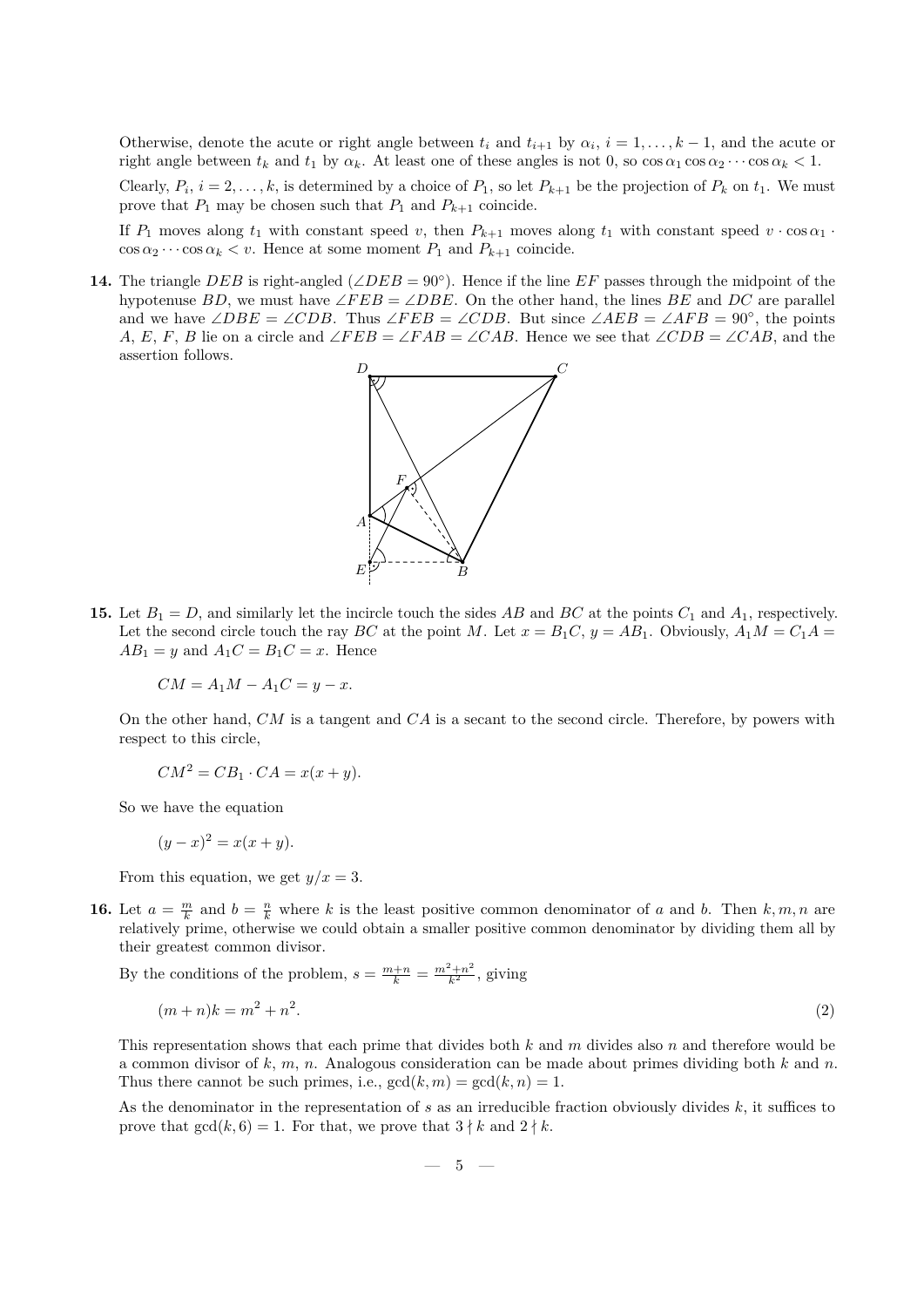Suppose that  $3 \nmid k$ . Then  $3 \nmid m$  and  $3 \nmid n$ , giving  $m^2 \equiv n^2 \equiv 1 \pmod{3}$ . Hence the left-hand side of equation (2) is divisible by 3 while the right-hand side is not, a contradiction.

Suppose that  $2 \nmid k$ . Then  $2 \nmid m$  and  $2 \nmid n$ , giving both  $2 \nmid m + n$  and  $m^2 \equiv n^2 \equiv 1 \pmod{4}$ . Hence the left-hand side of equation (2) is divisible by 4 while the right-hand side is not, a contradiction.

**17.** If we denote  $x = dx_1, y = dy_1, z = dz_1$ , we get that

$$
S = \frac{x+1}{y} + \frac{y+1}{z} + \frac{z+1}{x}
$$
  
= 
$$
\frac{d^3(x_1y_1^2 + y_1z_1^2 + z_1x_1^2) + d^2(x_1y_1 + y_1z_1 + z_1x_1)}{d^3x_1y_1z_1}.
$$

As *S* is an integer *d* is a divisor of  $x_1y_1 + y_1z_1 + z_1x_1$ . Therefore  $d \leq \frac{xy + yz + zx}{d^2}$ , from which the desired follows.

- **18.** No. Indeed, if integers *x*, *y*, *z*, *t* satisfy  $x^2 + y^2 3z^2 3t^2 = 0$ , then  $x^2 + y^2$  is a multiple of 3. But squares are congruent to 0 or 1 modulo 3, so this is possible only if both *x*, *y* are divisible by 3. Then the number  $x^2 + y^2 = 3(z^2 + t^2)$  is divisible by 9, the number  $z^2 + t^2$  is divisible by 3, and analogously we see that *z*, *t* are divisible by 3. Hence any integer solution to the equation  $x^2 + y^2 - 3z^2 - 3t^2 = 0$  has all variables divisible by 3, and since the equation is homogeneous, this implies  $x = y = z = t = 0$ .
- **19.** There exist infinitely many nice numbers, so we can find a nice number with at least  $10k + 1$  digits in its decimal representation. Let  $c_1, c_2, \ldots, c_{10k+1}$  be consecutive digits of this nice number.

By the definition of a nice number, the following two numbers are divisible by *r*:

$$
a = 10^{k-1}c_1 + 10^{k-2}c_2 + \dots + 10c_{k-1} + c_k,
$$
  
\n
$$
b = 10^{k-1}c_2 + 10^{k-2}c_3 + \dots + 10c_k + c_{k+1}.
$$

It follows that the number

$$
10a - b = 10^k c_1 - c_{k+1}
$$

is divisible by *r* as well. If we denote  $d_i = c_{ik+1}$   $(i = 0, 1, \ldots, 10)$ , then by similar calculations we obtain the divisibilities

$$
r | 10k di - di+1 \qquad \text{for } i = 0, 1, ..., 9.
$$
 (3)

Observe that  $d_0, d_1, \ldots, d_{10}$  is a sequence of 11 digits, so some of them must be equal. Consequently, there exist indices  $0 \leq i < j \leq 10$  such that the digits  $d_i, d_{i+1}, \ldots, d_{j-1}$  are pairwise different and  $d_i = d_j$ . Therefore using (3) we see that the number

$$
(10kdi - di+1) + (10kdi+1 - di+2) + \cdots + (10kdj-1 - dj)
$$
  
= (10<sup>k</sup>d<sub>i</sub> - d<sub>i+1</sub>) + (10<sup>k</sup>d<sub>i+1</sub> - d<sub>i+2</sub>) + \cdots + (10<sup>k</sup>d<sub>j-1</sub> - d<sub>i</sub>)  
= (10<sup>k</sup> - 1)(d<sub>i</sub> + d<sub>i+1</sub> + \cdots + d<sub>j-1</sub>)

is divisible by *r*. But the factor  $d_i + d_{i+1} + \cdots + d_{i-1}$  is a sum of distinct digits, so it does not exceed  $0 + 1 + 2 + \cdots + 9 = 45$ . Hence this factor is relatively prime to *r*. This proves that the *k*-digit number  $10<sup>k</sup> - 1$  is divisible by *r*, and it is therefore a nice number.

**20.** It it is sufficient to check that for any prime p the maximal power of p that divides ab equals  $p^{3m}$ .

Let  $p^k$  be a maximal power of *p* that divides *a*, and  $p^{\ell}$  be a maximal power of *p* that divides *b*.

(1) If  $k = \ell$  then  $a^3 + b^3 + ab$  is divisible by at most  $p^{2k}$ , and  $ab(a - b)$  is divisible by at least  $p^{3k}$ . Therefore, this case is impossible.